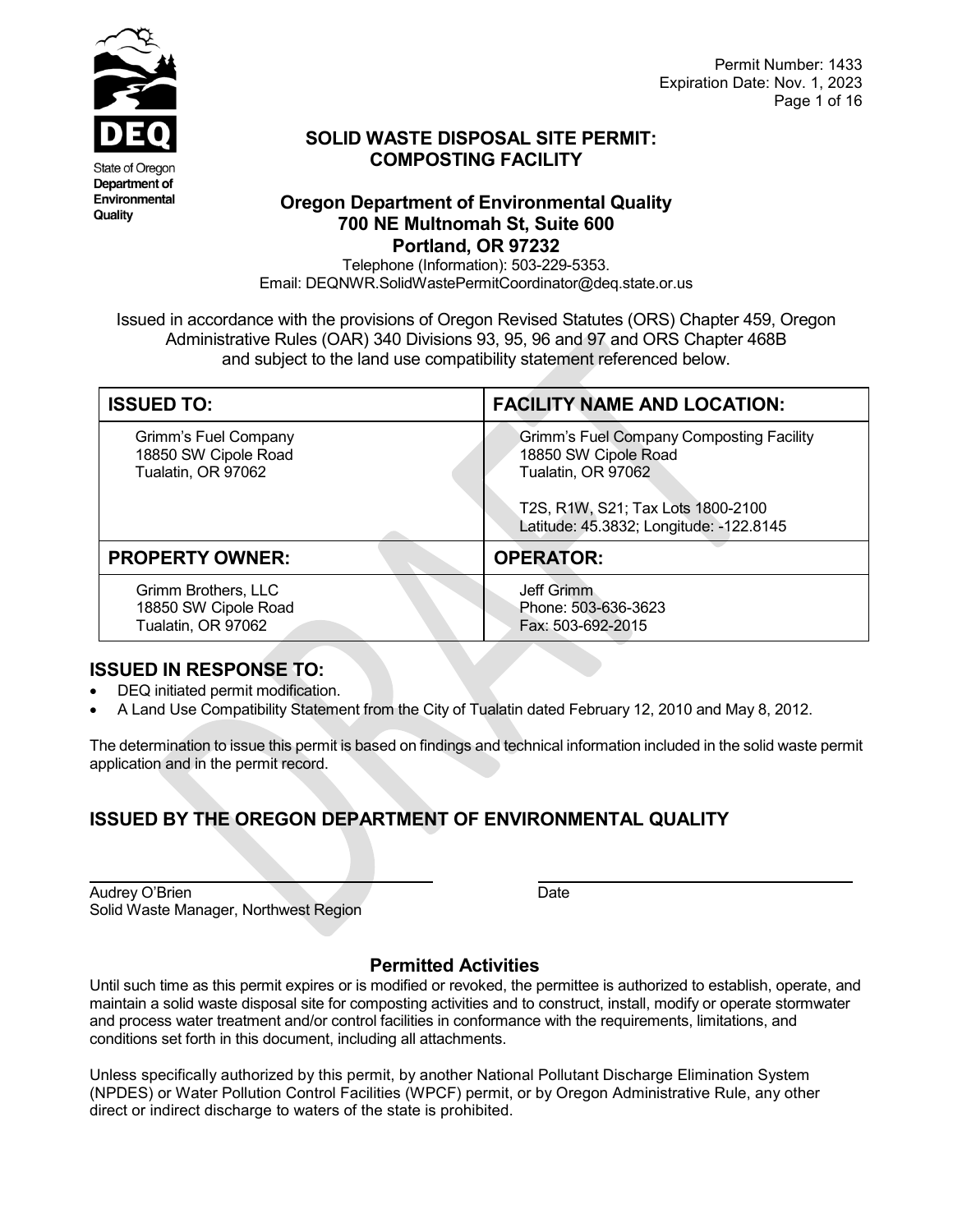# **TABLE OF CONTENTS**

**Introduction.** This document is a solid waste permit issued by the Oregon Department of Environmental Quality in accordance with Oregon Revised Statutes (ORS) 459, ORS 468B.050 and Oregon Administrative Rules (OAR), Chapter 340. This individual permit is issued to owners and operators of composting facilities handling greater than 100 tons per year of Types 1, or 2 feedstocks or greater than 20 tons of Type 3 feedstocks, or greater than 40 tons of Type 3 feedstocks when composting in containers designed to prohibit vector attraction and prevent nuisance and odor generation.

Rules relating specifically to composting facilities may be found in OAR Chapter 340, Divisions 93, 95, 96 and 97.

**In this document.** This document contains the following sections:

| <b>Topic</b>             |                                                                                | Page |
|--------------------------|--------------------------------------------------------------------------------|------|
| 1.0                      | <b>Allowable Activities</b>                                                    | 3    |
| 3.0<br>4.0<br>5.0<br>6.0 | <b>Operations and Design</b><br>Engineered Structures Design and Management 11 |      |
|                          | <b>General Conditions</b>                                                      |      |
| 7.0                      |                                                                                |      |
|                          |                                                                                |      |
| 9.0                      | <b>Compliance Schedule</b>                                                     |      |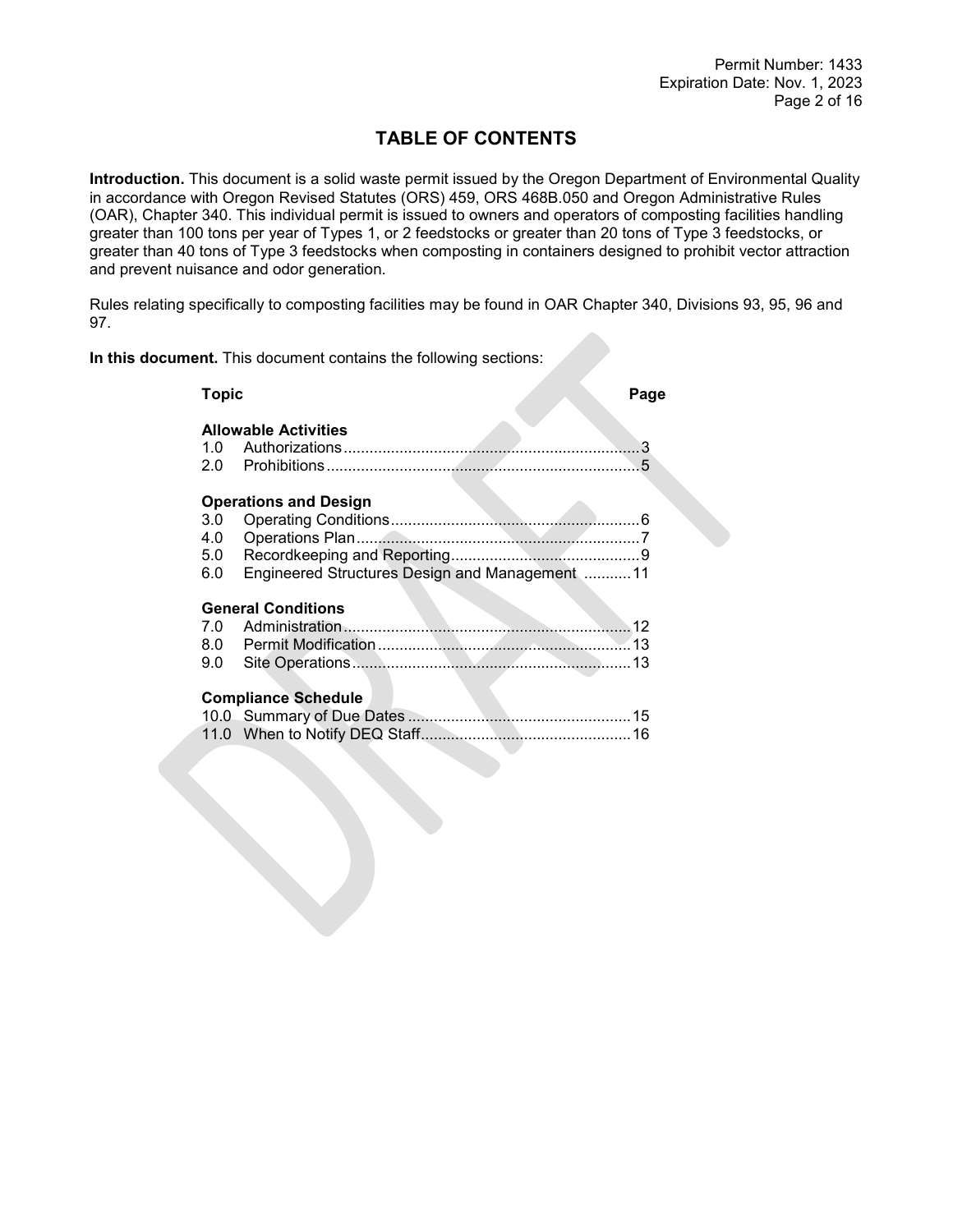### **ALLOWABLE ACTIVITIES**

#### **1.0 AUTHORIZATIONS**

- **1.1 Authorization to receive feedstocks.** This permit authorizes the facility to accept the following feedstocks in conformance with the terms and conditions of this permit (Note: a detailed list of authorized feedstocks is listed in the DEQ-approved Operations Plan for this site.):
	- A. Types 1 and 2 feedstocks.
- **1.2 Authorization to receive other feedstocks or amendments.** Feedstocks or amendments excluded from the above authorization may not be accepted unless DEQ has approved in writing an updated site Operations Plan which describes the new feedstocks or amendments. Acceptance of additional feedstocks may require public notice.
- **1.3 Authorization of other activities.** All facility activities must be conducted in accordance with the provisions of this permit. All reports and plans required by this permit become part of the permit by reference once approved by DEQ. Any conditions of report and plan approvals are also incorporated into this permit unless contested by the permittee within 30 days of the receipt of a conditional approval.
- **1.4 Water quality activities.** The permittee is allowed to construct, install, modify, operate and maintain a compost leachate and/or stormwater collection and/or treatment system provided these activities are done in accordance with plans and specifications approved in writing by DEQ. No activities are to be conducted that could adversely impact groundwater quality. If adverse impacts to groundwater are suspected from a facility covered by this permit, DEQ may require the permittee to perform a groundwater investigation.

#### **2.0 PROHIBITIONS**

**2.1 Prohibited feedstocks or wastes.** The permittee is prohibited from accepting materials for composting that are not specifically authorized by section 1.1 of this permit, unless the materials have been approved in accordance with the requirements of section 1.2 of this permit.

The permittee must not accept dead animals as a composting feedstock.

The permittee must not accept any wood that does not meet the definition of wood waste in OAR 340- 093-0030. The permittee may accept only clean untreated and unpainted wood.

The permittee must not accept unsorted, mixed domestic solid waste as a feedstock or for disposal at the composting facility.

The permittee must not accept any materials that are listed in OAR 340-093-0040, as prohibited from disposal at solid waste disposal sites, including but not limited to hazardous waste as defined in ORS 466.005 and OAR 340, Division 101.

**2.2 Discovery of prohibited wastes.** In the event that the permittee discovers prohibited feedstocks or wastes at the composting facility, the permittee must, **within 48 hours** of discovery, notify DEQ and initiate procedures to isolate or remove the prohibited feedstocks or waste.

The permittee must transport non-putrescible, non-hazardous, prohibited waste to a disposal or recycling facility authorized to accept such waste **within 90 days** of discovery, unless otherwise approved or restricted in writing by DEQ.

The permittee must remove putrescible, non-hazardous, prohibited wastes **within 48 hours** of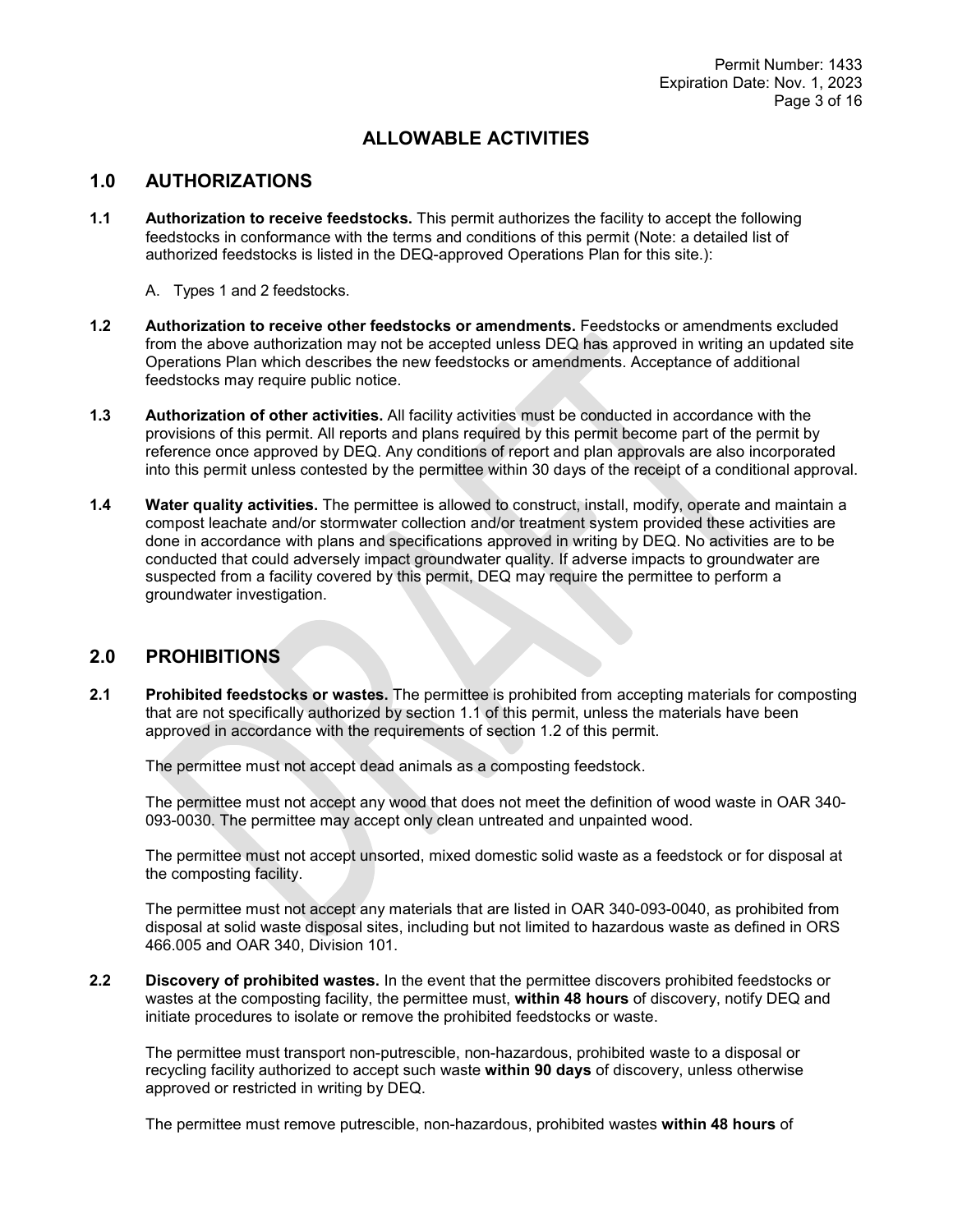discovery, unless otherwise approved or restricted in writing by DEQ.

In the event the permittee discovers wastes that are hazardous or suspected to be hazardous, the permittee must, **within 48 hours** of discovery, notify DEQ.

Hazardous wastes must be removed **within 90 days** of discovery, unless otherwise approved or restricted in writing by DEQ. Temporary storage and transportation must be carried out in accordance with DEQ rules.

- **2.3 Open burning.** The permittee must not conduct any open burning at this site. Reference: [OAR 340-](http://arcweb.sos.state.or.us/pages/rules/oars_300/oar_340/340_264.html) [264-0030](http://arcweb.sos.state.or.us/pages/rules/oars_300/oar_340/340_264.html) (defines open burning).
- **2.4 Sewage sludge (biosolids).** The permittee must not accept any sewage sludge for composting at this facility. If the permittee wishes to accept sewage sludge, then the permittee must request a permit modification of this solid waste permit and obtain the applicable water quality permit, as required under ORS 468B and OAR 340-050.

### **OPERATIONS AND DESIGN**

#### **3.0 OPERATING CONDITIONS**

- **3.1 Performance Standards.** The permittee must operate the compost facility in conformance with the performance standards identified in OAR 340-096-0070:
	- 1. All composting facilities must be designed, constructed, and operated in a manner that does not cause a discharge of leachate, liquid digestate, or stormwater from the facility to surface water, except when such discharge is in compliance with a discharge permit issued by DEQ.
	- 2. All composting facilities that collect and dispose of leachate, liquid digestate, or stormwater in engineered structures must comply with the applicable requirements of OAR 340-096-0130: Special Rules Pertaining to Composting: Biogas, Liquid Digestate and Leachate Collection Design and Management Requirements.
	- 3. All composting facilities must be designed, constructed, and operated in a manner that does not cause a likely adverse impact to groundwater under OAR 340 Division 40. All composting facilities proposing to use infiltration in soil as a method for managing leachate, liquid digestate, or stormwater must comply with OAR 340-096-0120: Groundwater Protection.
	- 4. All composting facilities must be designed, constructed, and operated in a manner that, to the greatest extent practicable, consistent with proper facility design and operation, controls and minimizes odors that are likely to cause adverse impacts outside the boundaries of the facility.
	- 5. All composting facilities must be designed, constructed, and operated in a manner that achieves human pathogen reduction as required by OAR 340-096-0140: Pathogen Reduction.
	- 6. All composting facilities must be designed, constructed, and operated in a manner that controls or prevents propagation, harborage, or attraction of vectors, including but not limited to rats, birds, and flies.
	- 7. All composting facilities that produce, collect or store biogas must be designed, constructed, and operated to meet state and local fire regulations to address the potential for fire and explosions.
	- 8. All composting facilities that collect, store and manage liquid digestate must demonstrate adequate capacity to store or remove the digestate. For facilities that land-apply, storage must be provided for periods when the production of liquid digestate exceeds the capacity of the soil to use the digestate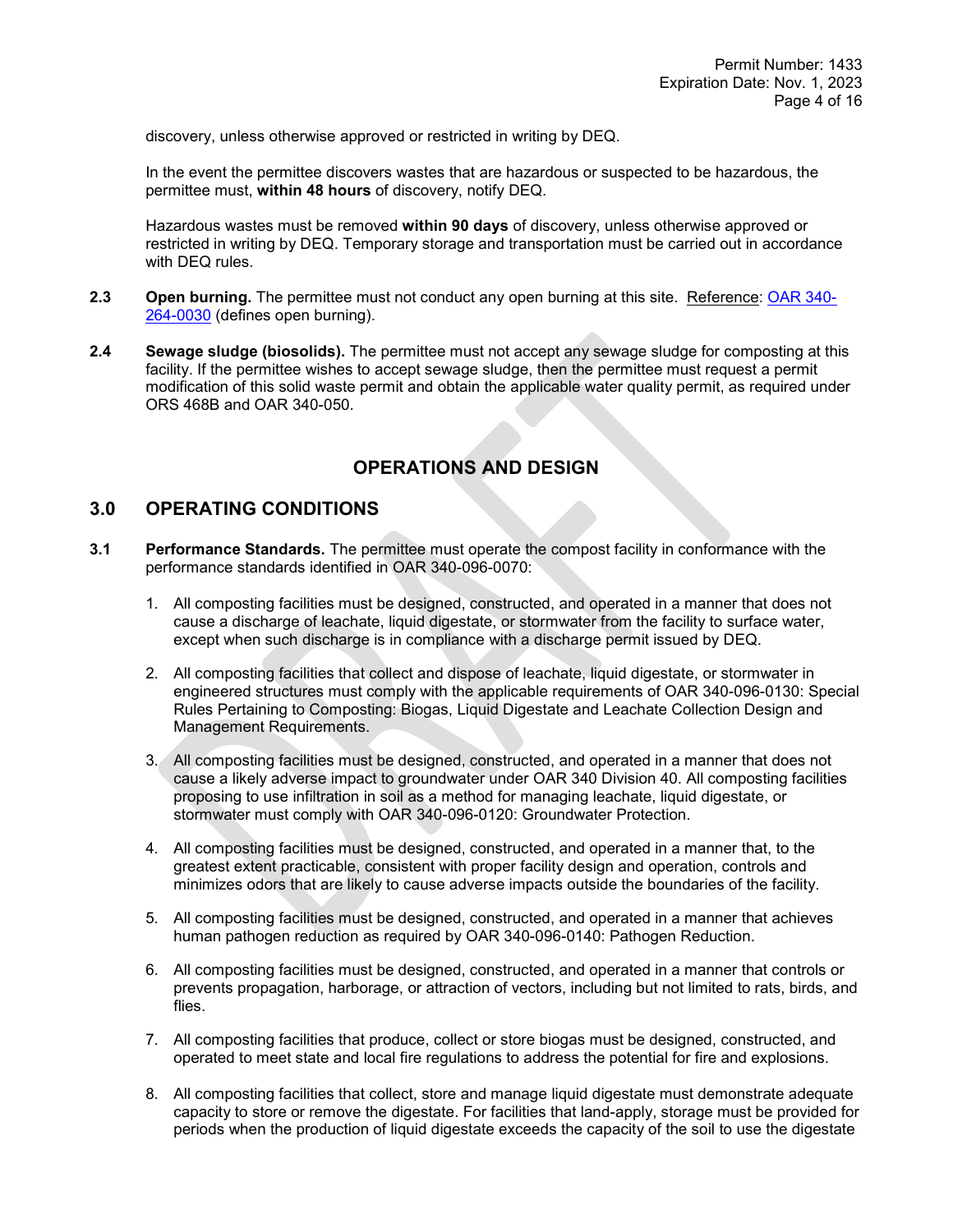at agronomic rates including during wet winter months.

- 9. All composting facilities must comply with all other applicable laws and regulations.
- **3.2 Pathogen reduction.** The permittee must operate the compost facility in conformance with OAR **340- 096-0140, Special Rules Pertaining to Composting: Pathogen Reduction,** including the following:
	- 1. Process parameters:
		- a) Using the static aerated pile composting method, the temperature of the active composting piles must be maintained at 131 degrees Fahrenheit or higher for three consecutive days.
		- b) The permittee must monitor temperature daily at locations that are representative of the active piles.
		- c) The permittee must maintain sample results and must make the results available upon request.
	- 2. Analytical limits for composted material:
		- a) Routine analysis must be performed for fecal coliform if Type 2 feedstocks are greater than 50% of incoming feedstocks. Analysis must be performed for either fecal coliform or salmonella if the incoming feedstocks contain less than 50% Type 2 feedstocks:

| <b>Parameter</b> | Limitations                                                                          |
|------------------|--------------------------------------------------------------------------------------|
| Fecal Coliform   | Less than 1,000 Most Probable Number (MPN) per gram of total solids<br>(dry weight). |
| Salmonella       | Less than 3 Most Probable Number per 4 grams of total solids (dry weight).           |

- b) The permittee must maintain analysis results and must make the analysis results available to DEQ upon request.
- 3. Testing frequency for composted material to determine pathogen reduction success:

| <b>Amount and Type of Compost</b><br><b>Produced Annually</b>                                             | <b>Minimum Frequency</b>                                                                                       | <b>Type of Sample</b>              |
|-----------------------------------------------------------------------------------------------------------|----------------------------------------------------------------------------------------------------------------|------------------------------------|
| Greater than 2,500 tons of<br>composted material from Type 1<br>and 2 feedstock are produced per<br>year. | Testing must be conducted every<br>5,000 tons of feedstock used or a<br>maximum of once every three<br>months. | Composite from<br>finished compost |
| Greater than 2,500 tons of<br>composted material from Type 3<br>feedstock are produced per year.          | Testing must be conducted every<br>5,000 tons of feedstock used, or at<br>least monthly.                       | Composite from<br>finished compost |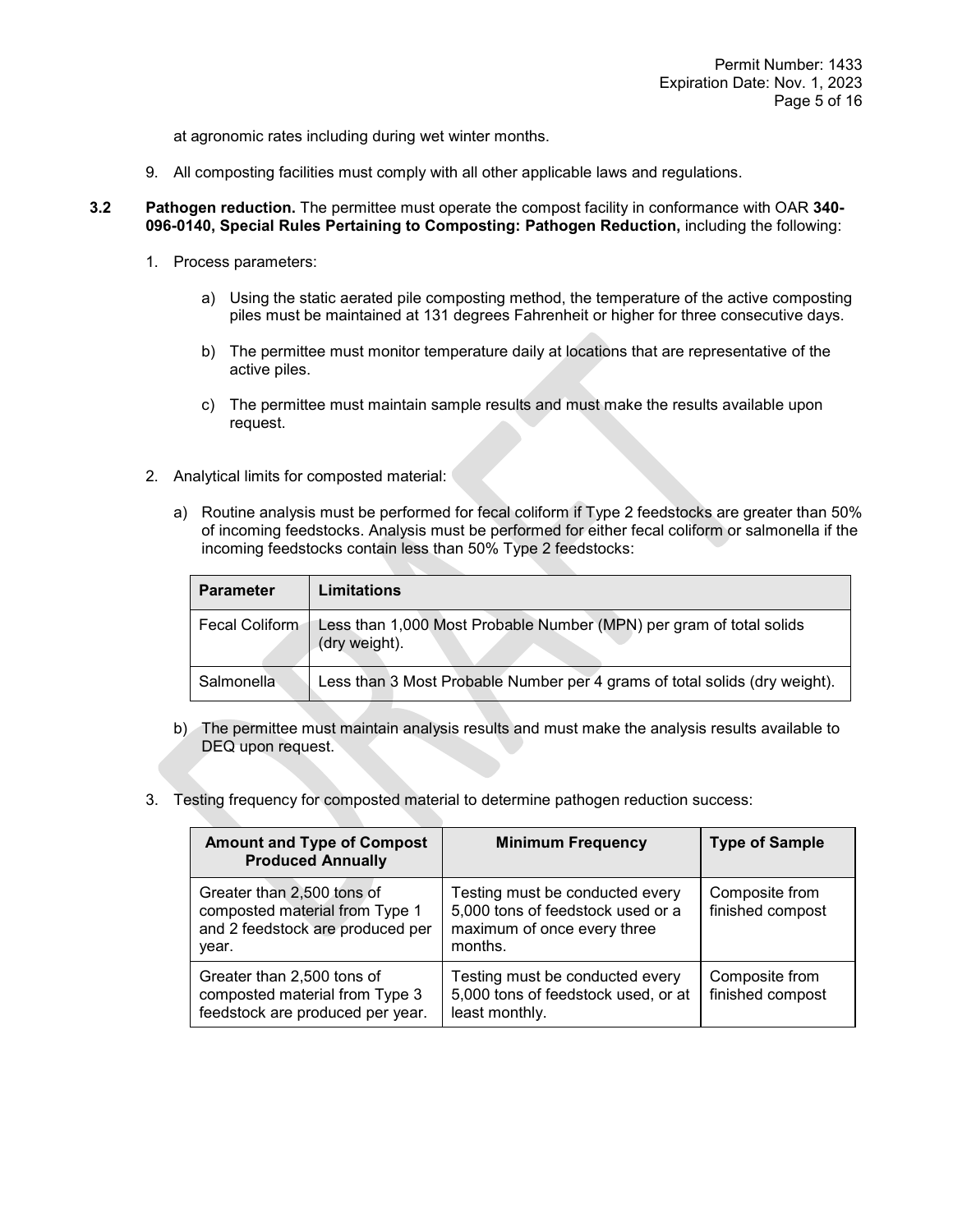### **4.0 OPERATIONS PLAN**

**4.1 Plan compliance.** The permittee must conduct all operations at the facility in accordance with the approved Operations Plan dated July 2017, including any amendments. The DEQ approved Operations Plan is incorporated into the permit by reference. Failure to implement any of the control measures, performance standards, or practices described in the Operations Plan is a violation of this permit.

Note: The operations plan must include the basic elements of an operations plan outlined in OAR 340- 096-0090(5).

- **4.2 Updated Operations Plan.** Within 60 days of permit issuance, the permittee must submit to DEQ an updated Operations Plan that includes facility infrastructure changes and process parameter monitoring described in section 9 of the permit.
- **4.3 Odor Minimization Plan.** As part of the updated Operations Plan required in section 4.2, the permittee must prepare a revised Odor Minimization Plan that identifies how the permittee will modify operations to control and minimize adverse impacts of odors outside the boundaries of the facility. The Odor Minimization Plan must include:
	- A. A management plan for how malodorous feedstocks will be accepted, ground and incorporated into the composting piles as soon as practicable within the same day received;
	- B. Procedures for receiving and recording odor complaints, immediately investigating any odor complaints to determine the cause of odor emissions, and promptly remedying any odor at the facility resulting from failure to meet performance standards under OAR 340-096-0070(4);
	- C. Procedures to avoid anaerobic conditions in the composting process.
	- D. Blending and mixing feedstocks for favorable carbon to nitrogen ratio and composting conditions;
	- E. Forming windrows or other composting piles into a size and shape favorable to minimizing odors;
	- F. Specification of a readily available supply of bulking agents, additives or odor control agents;
	- G. Quickly processing and managing feedstocks during weather conditions such as inversions that increase the likelihood of offsite odor impacts;
	- H. Methods for taking into consideration the following factors prior to turning or moving composting material:
		- i. Time of day;
		- ii. Wind direction;
		- iii. Percent moisture;
		- iv. Estimated odor potential; and
		- v. Degree of maturity.

Reference: OAR 340-096-0150(5),

- **4.6 Odor Minimization Plan implementation.** The permittee must implement the Odor Minimization Plan upon DEQ approval.
- **4.7 Updated Odor Minimization Plan.** The permittee must review and update the Odor Minimization Plan as needed to reflect changing conditions, or upon DEQ request. The updated plan must be submitted to DEQ for review and approval.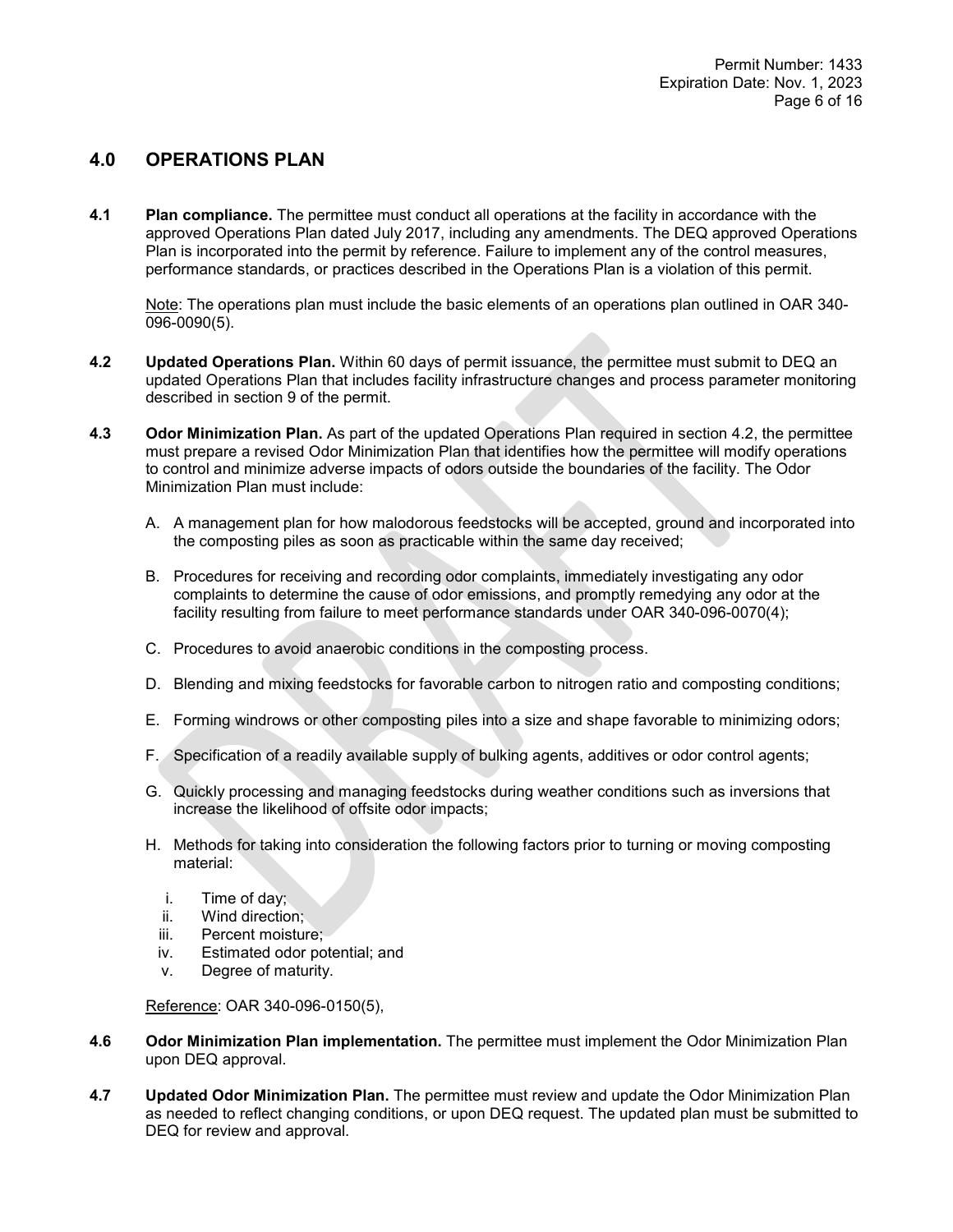**4.8 Operations Plan maintenance.** The permittee must revise the Operations Plan as necessary to keep it up to date and reflective of current facility conditions and procedures.

The permittee must submit revisions of the Operations Plan to DEQ for review and written approval prior to commencing any change in operations including changes made to comply with permit conditions 9.17, 9.18, and 9.20 of this permit.

**4.9 Submittal address.** All submittals to the DEQ under this section must be sent to:

**Oregon Department of Environmental Quality Manager, Materials Management and Solid Waste Program 700 NE Multnomah St, Suite 600 Portland, OR 97232**

**Or email to: DEQNWR.SolidWastePermitCoordinator@deq.state.or.us**

**Phone: (503) 229-5353**

### **5.0 RECORDKEEPING, REPORTING AND FEE PAYMENT**

**5.1 Non-compliance reporting.** In the event that any condition of this permit or DEQ rules are violated, the permittee must immediately take action to correct the violation and notify DEQ **within 24 hours** at email: [DEQNWR.SolidWastePermitCoordinator@deq.state.or.us](mailto:DEQNWR.SolidWastePermitCoordinator@deq.state.or.us) or call DEQ's Northwest Region Solid Waste Permit Coordinator at (503) 229-5353.

Response: In response to a notification, DEQ may conduct an investigation to evaluate the nature and extent of the problem, and may require additional corrective actions, as necessary.

- **5.2 Leachate releases.** Within 24 hours of discovery, the permittee must report to DEQ, all unauthorized leachate releases to waters of the state.
- **5.3 Access to records.** Upon request, the permittee must make all records and reports related to the permitted facility available to DEQ.

#### **5.4 Oil and hazardous material spill response and reporting**

The permittee must immediately clean up any spill of oil or hazardous material as described in the Operations Plan. If the spill is of a reportable quantity the permittee must immediately report the spill to the Oregon Emergency Response System at 1-800-452-0311 and DEQ.

Reportable quantities include:

- *Any* amount of oil spilled to waters of the state;
- Oil spills on land in excess of 42 gallons;
- 200 pounds (25 gallons) of pesticide residue;
- Hazardous materials that are equal to, or greater than, the quantity listed in the [40 CFR Part 302](https://www.ecfr.gov/cgi-bin/text-idx?SID=2ec9b7f594f2b6723d2e1a9670c3138e&mc=true&node=pt40.30.302&rgn=div5) (List of Hazardous Substances and Reportable Quantities), and amendments adopted before July 1, 2002. For a complete list of hazardous materials required to be reported, please refer to [OAR 340-142-0050.](https://secure.sos.state.or.us/oard/viewSingleRule.action?ruleVrsnRsn=72054)
- **5.5 Record-keeping procedures.** The permittee must keep records and submit reports according to OAR 340-096-0090(5)(i) and the following table: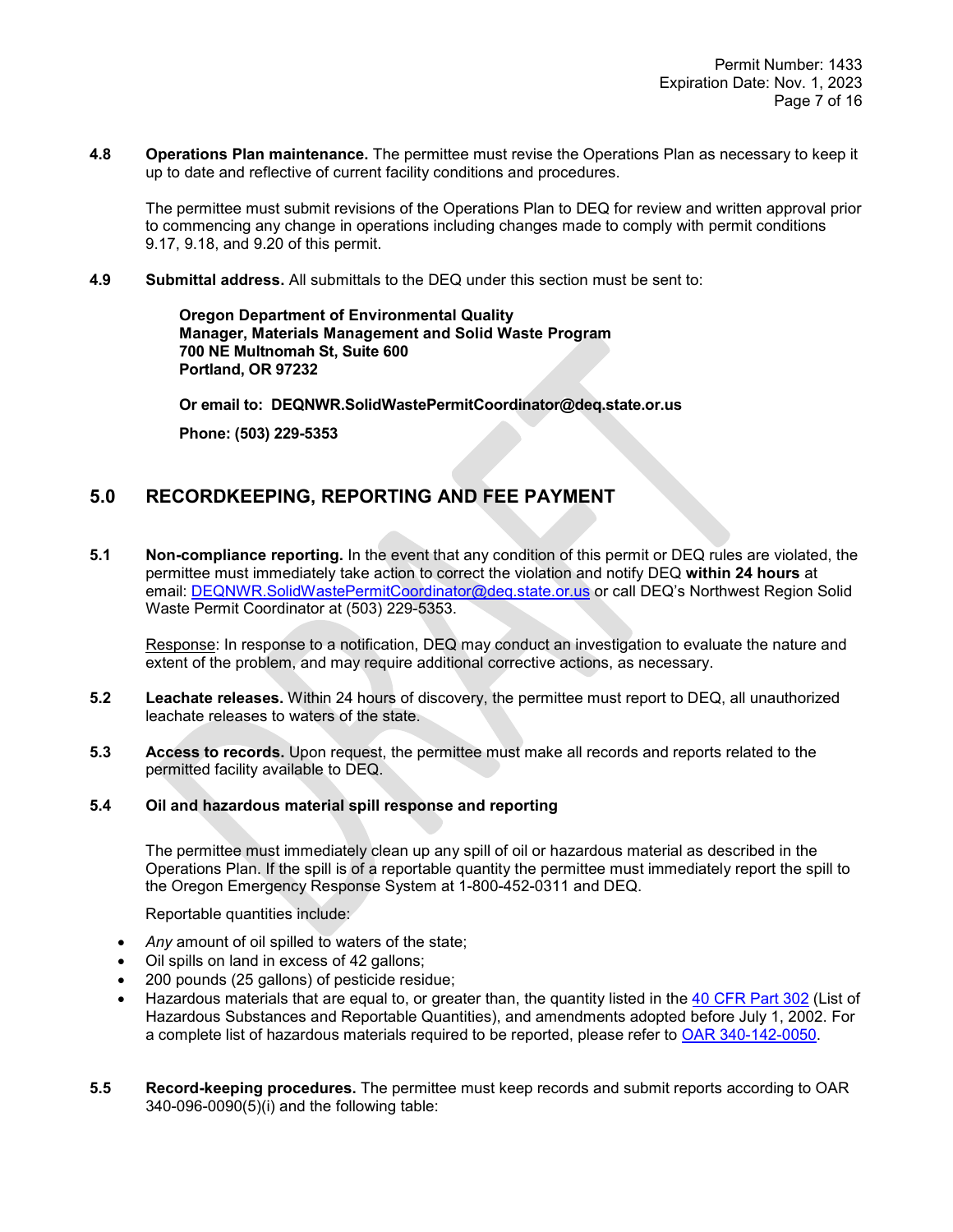| <b>Step</b>    | <b>Action</b>                                                                                                                                                                                                                                                                                                                                                                                                                                                                                                                                                                                                                                                                                                                                                                                                                                                                                                                                                                                                                                              |  |
|----------------|------------------------------------------------------------------------------------------------------------------------------------------------------------------------------------------------------------------------------------------------------------------------------------------------------------------------------------------------------------------------------------------------------------------------------------------------------------------------------------------------------------------------------------------------------------------------------------------------------------------------------------------------------------------------------------------------------------------------------------------------------------------------------------------------------------------------------------------------------------------------------------------------------------------------------------------------------------------------------------------------------------------------------------------------------------|--|
| 1              | Establish a location for document retention at the facility, or at another location mutually agreed to<br>with DEQ.                                                                                                                                                                                                                                                                                                                                                                                                                                                                                                                                                                                                                                                                                                                                                                                                                                                                                                                                        |  |
| $\overline{2}$ | Collect information during facility operations on the amount of each type of feedstock received,<br>recording "0" if none is received.<br>At a minimum, the following types of feedstocks must be: 1) separately identified; and<br>2) categorized as originating from either in or out-of-state:<br>Type 1, 2 and 3 feedstocks or amendments;<br>$\bullet$<br>Leaves<br>$\circ$<br>Yard debris - compacted and uncompacted<br>$\circ$<br>Vegetative food waste and non-vegetative food waste<br>$\circ$<br>Agricultural crop residue<br>$\circ$<br>Wood chips - dry<br>$\circ$<br>Wood chips - green<br>$\circ$<br>Clean wood waste<br>$\circ$<br>Sawdust, wet<br>$\circ$<br>Sawdust, dry<br>$\circ$<br>Manure<br>$\circ$<br>Bedding<br>$\circ$<br>Other authorized feedstocks or amendments.<br>Submit the information on the Composting Facility Report form provided by DEQ.<br>Date Due: January 31 of each year for the previous calendar year.<br>Pay the Annual Permit Compliance Fee required by OAR 340-097. Invoice will be sent out by<br>DEQ. |  |
| 3              | Date Due: July 31 of each year.<br>Permittees accepting non-agricultural, post-consumer recyclable materials generated in Oregon<br>must complete a Material Recovery Survey on a form provided by DEQ.<br>Information necessary to complete this survey includes: amounts and types of recyclable materials;<br>county of origin of the material; and, names of companies providing the material(s). The survey<br>also asks for information about what was done with the recyclable material, such as: made<br>compost; shipped wood waste for hogged fuel; etc. The permittee must submit this survey to the<br>local Wasteshed Representative. The survey is then forwarded by that person to DEQ.<br>Date Due: January 31 of each year for the previous calendar year.                                                                                                                                                                                                                                                                                |  |
| 4              | Keep a log of processing parameter data required in Permit.                                                                                                                                                                                                                                                                                                                                                                                                                                                                                                                                                                                                                                                                                                                                                                                                                                                                                                                                                                                                |  |
| 5              | Permittee must submit to DEQ Northwest region solid waste staff a copy of their 1200-Z NPDES<br>stormwater permit sampling results by July 31 of each year. DEQ will review this information to<br>determine if the facility's best management practices are effective for the protection of groundwater<br>and surface water.                                                                                                                                                                                                                                                                                                                                                                                                                                                                                                                                                                                                                                                                                                                             |  |
| 6              | Retain copies of all records and reports for five years from the date created.                                                                                                                                                                                                                                                                                                                                                                                                                                                                                                                                                                                                                                                                                                                                                                                                                                                                                                                                                                             |  |
| $\overline{7}$ | Update all records such that they reflect current conditions at the composting facility.                                                                                                                                                                                                                                                                                                                                                                                                                                                                                                                                                                                                                                                                                                                                                                                                                                                                                                                                                                   |  |

**5.6 Submittal address.** Submittals for step 2 (Composting Facility Report and the Annual Permit Compliance Fee) above must be sent to DEQ at: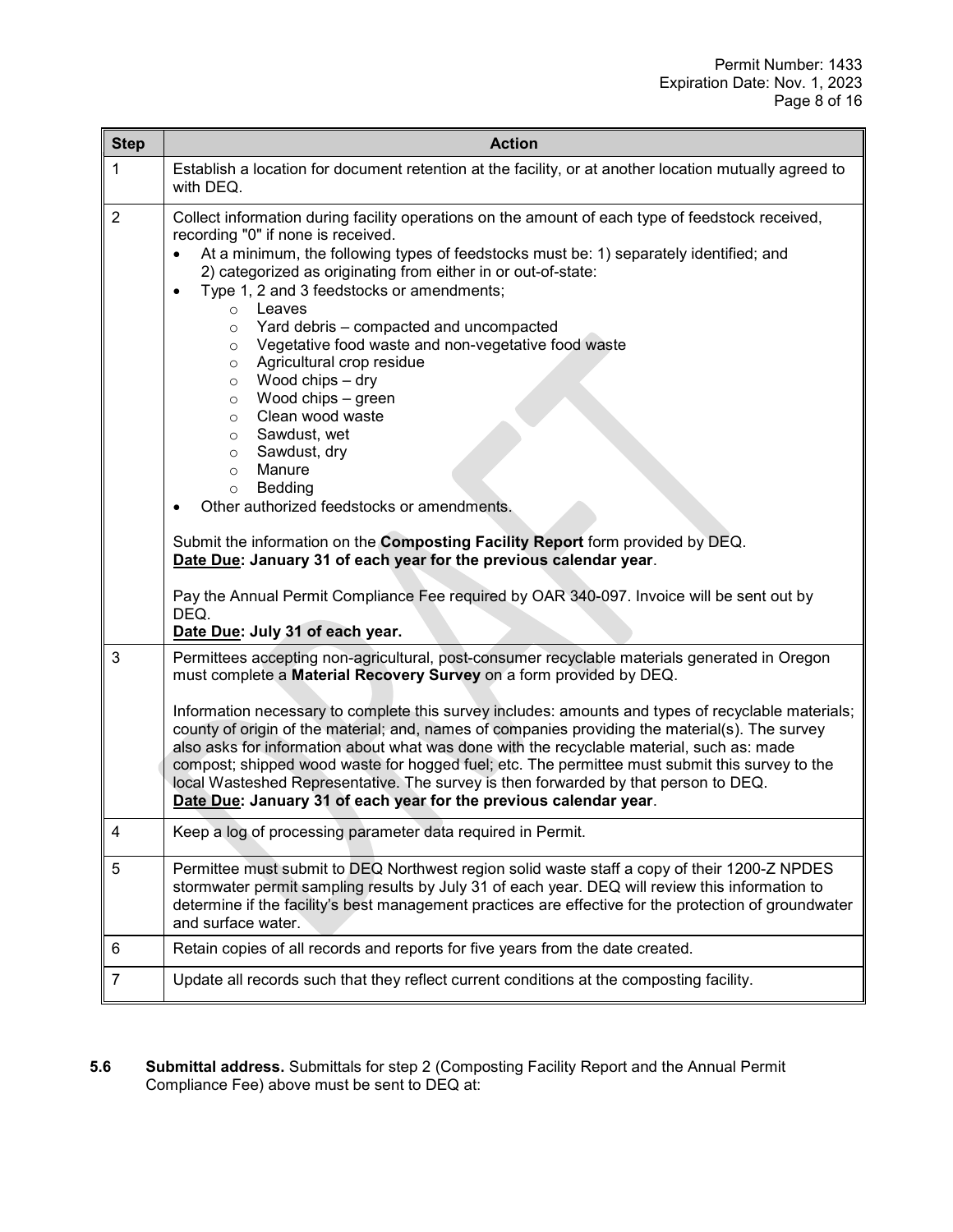**Oregon Department of Environmental Quality Materials Management Section Environmental Solutions Division 700 NE Multnomah Street, Suite 600 Portland, OR 97232**

Submittals for step 3 (Material Recovery Survey) must be sent to the local Wasteshed Representative.

Submittals for step 5 (Stormwater sampling results) must be sent to:

**Oregon Department of Environmental Quality Manager, Materials Management and Solid Waste Program 700 NE Multnomah St, Suite 600 Portland, OR 97232**

**Or email to: DEQNWR.SolidWastePermitCoordinator@deq.state.or.us**

**Phone: (503) 229-5353**

# **6.0 ENGINEERED STRUCTURE DESIGN AND MANAGEMENT**

- **6.1 Facility Design and Construction Plan.** Composting facilities that collect leachate or stormwater in engineered structures must comply with the requirements of OAR 340-096-0130 *Special Rules Pertaining to Composting: Leachate Collection Design and Management Requirements*. Structures subject to this Rule include, but are not limited to:
	- Leachate collection and storage facilities;
	- Stormwater collection and storage facilities;
	- Constructed surfaces designed to protect groundwater

The permittee must contact DEQ prior to any site modification affecting these structures. DEQ may require the permittee to prepare and submit a modified Facility Design and Construction Plan, stamped by a registered professional engineer. The permittee must receive written approval of the modified Facility Design and Construction Plan from DEQ **prior to commencing construction**.

- **6.2 Construction requirements.** The permittee must perform all construction in accordance with the approved plans and specifications, including all conditions of approval. Any amendments to those plans and specifications must be approved in writing by DEQ.
- **6.3 Construction documents.** Prior to initiating construction, the permittee must submit and receive written DEQ approval of complete construction documents for the project to be constructed. The construction documents submitted must:
	- Define the construction project team;
	- Include construction contract documents specifying material and workmanship, and requirements to guide how the constructor is to furnish products and execute work; and
	- Include a Construction Quality Assurance (CQA) plan describing the measures that will be taken to monitor and ensure that the quality of materials and the work performed by the constructor complies with project specifications and contract requirements.
- **6.4 Construction report submittal. Within 90 days** of completing construction, the permittee must submit to DEQ a Construction Certification Report, prepared by a qualified independent party, to document and certify that all required components and structures have been constructed in compliance with the permit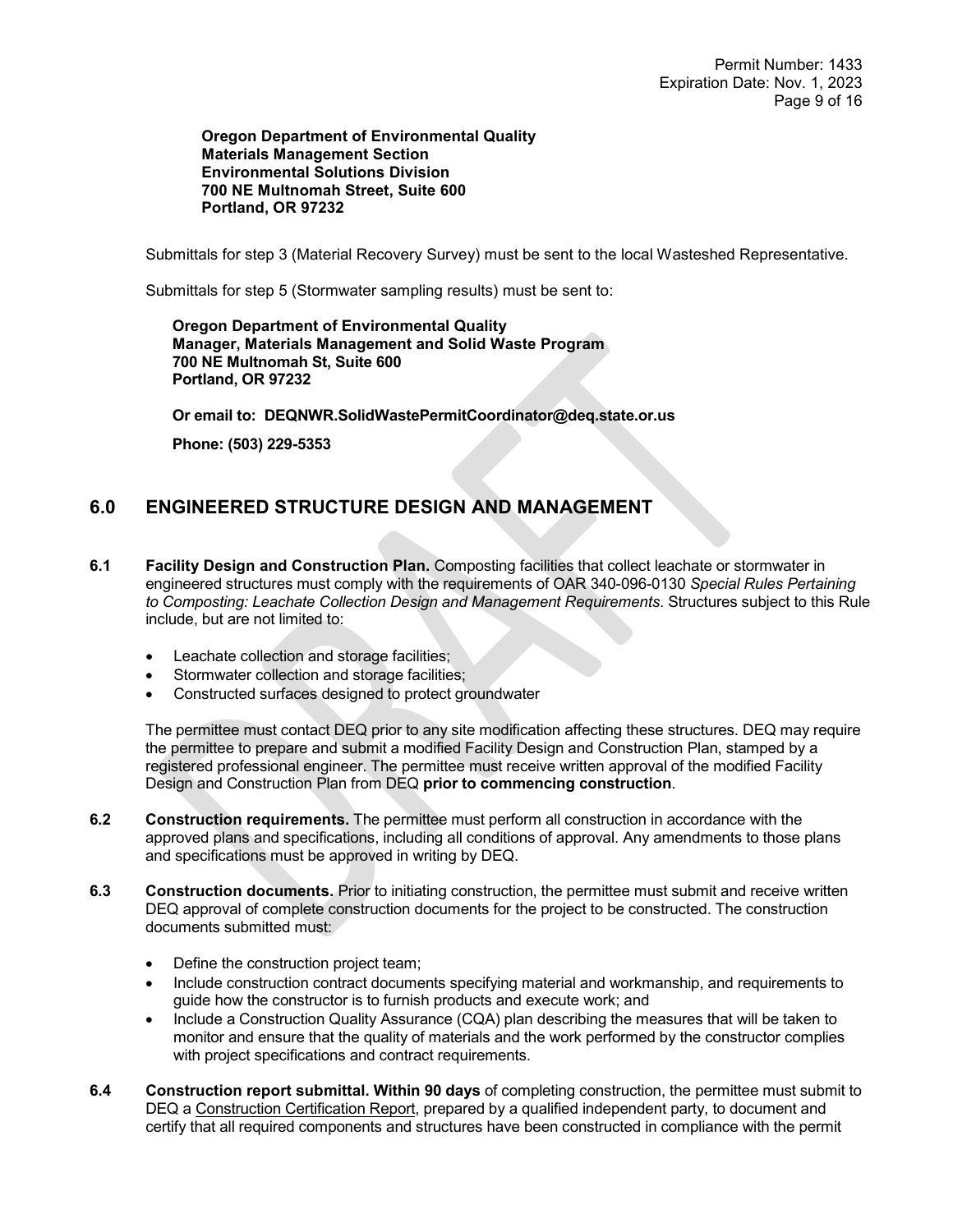requirements and DEQ approved design specifications. This submittal must include "as constructed" facility plans which note any changes from the original approved plans.

- **6.5 Approval to use.** The permittee must not accept feedstocks for storage, processing or composting in newly constructed facilities or areas until DEQ has accepted the Construction Certification Report. If DEQ does not respond in writing to the Construction Certification Report within 30 days of its receipt, the permittee may accept feedstock at the facility in the newly constructed facilities or areas.
- **6.6 Submittal address.** All submittals to DEQ under this section must be sent to:

**Oregon Department of Environmental Quality Manager, Northwest Region Environmental Partnerships Section 700 NE Multnomah St, Suite 600 Portland, OR 97232**

**Or email to: DEQNWR.SolidWastePermitCoordinator@deq.state.or.us**

**Phone: (503) 229-5353**

## **COMPOSTING FACILITY GENERAL CONDITIONS**

### **7.0 ADMINISTRATION**

- **7.1 Definitions.** Unless otherwise specified, all terms are as defined in OAR 340-093-0030.
- **7.2 Property rights.** The issuance of this permit does not convey any property rights in either real or personal property, or any exclusive privileges, nor does it authorize any injury to private property or any invasion of personal rights.
- **7.3 DEQ liability.** DEQ, its officers, agents, or employees do not sustain any liability on account of the issuance of this permit or on account of the construction, maintenance, or operation of facilities pursuant to this permit.
- **7.4 Permit term.** The effective date of this permit is the date this document is signed by DEQ. The expiration date of the permit is indicated at the top right of this document. The authorization to accept solid waste at the facility will end when this permit expires, is terminated, or revoked; after that time the permittee cannot accept solid waste at the facility.
- **7.5 Permit renewal.** The permittee must submit an application for permit renewal if the permittee intends to continue operation beyond the expiration date of this permit. A complete solid waste disposal site permit renewal application must be submitted to DEQ **at least 180 days** before the existing permit expires. All permit conditions will remain in effect until such time as a new permit is issued by DEQ. Failure by a permittee to abide by the terms of any permit conditions will be a violation.
- **7.6 Permittee initiated termination of permit.** After facility closure, the permittee must request, in writing, to DEQ that the permit be terminated. Permittee must demonstrate to DEQ that the facility no longer requires a permit under [OAR 340-093-0050](https://secure.sos.state.or.us/oard/viewSingleRule.action?ruleVrsnRsn=71095) before DEQ will terminate the permit.
- **7.7 Documents superseded.** This document is the primary composting permit for the facility, superseding all other solid waste permits issued for this facility by DEQ.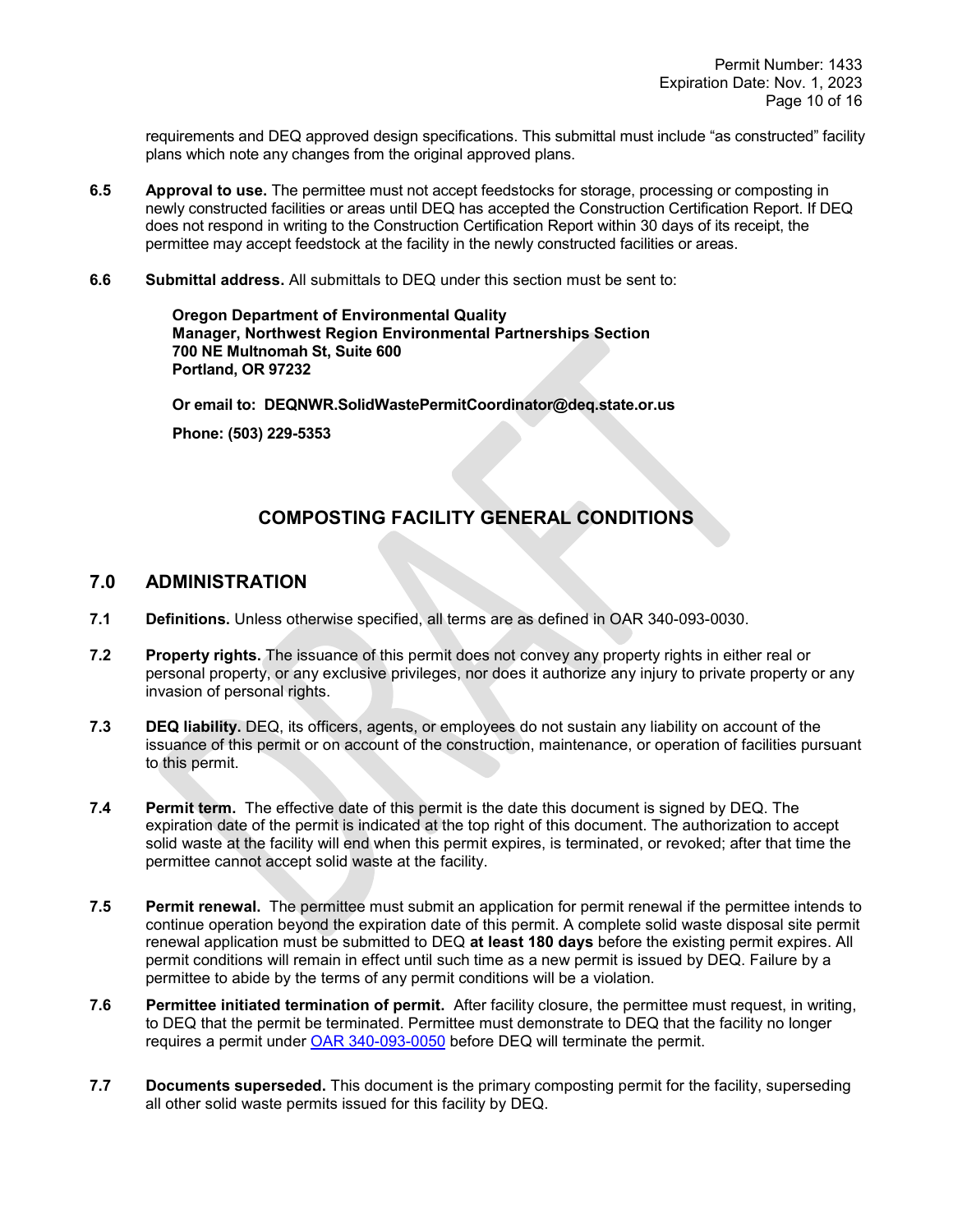- **7.8 Permittee responsibility and liability.** Conditions of this permit are binding upon the permittee. The permittee must conduct all facility activities in compliance with the provisions of this permit. The permittee is liable for all acts and omissions of the permittee's contractors and agents in carrying out the operations and other responsibilities pursuant to this permit.
- **7.9 Access to disposal site.** The permittee must allow representatives of DEQ access to the facility at all reasonable times for the purpose of performing inspections, surveys, collecting samples, obtaining data and carrying out other necessary functions related to this permit.
- **7.10 Other compliance.** Issuance of this permit does not relieve the permittee from the responsibility to comply with any applicable federal, state, or local laws or regulations.
- **7.11 Penalties.** Violation of any condition of this permit or any incorporated plan may subject the permittee to civil penalties up to \$25,000 for each day of each violation (ORS 468.140).

### **8.0 PERMIT MODIFICATION**

- **8.1 Mid-term review.** At the mid-point of the life of the permit, DEQ may review the permit and determine whether or not the permit should be amended. While not an exclusive list, the following factors will be used in making that determination:
	- Compliance history of the facility;
	- Changes in volume and/or composition of feedstock(s);
	- Changes in operations at the facility;
	- Changes in state or federal rules which should be incorporated into the permit;
	- Release of leachate to the environment from the facility; or
	- Significant changes to the DEQ-approved Design Plan or Operations Plan.
- **8.2 Modification.** At any time in the life of the permit, DEQ or the permittee may propose changes to the permit.
- **8.3 Modification and revocation by DEQ.** The director of DEQ may, at any time before the expiration date, modify, suspend, or revoke this permit in whole or in part in accordance with Oregon Revised Statute 459.255 for reasons including, but not limited to, the following:
	- Violation of any terms or conditions of this permit or any applicable statute, rule, standard or order of the Environmental Quality Commission;
	- Obtaining this permit by misrepresentation or failure to disclose fully all relevant facts;
	- A significant change in the quantity or character of feedstocks received;
	- Non-compliant operation of the composting site; or
	- A significant change in the composting process.
- **8.4 Modification by permittee.** The permittee must apply for a modification to this permit if a significant change in facility operations is planned or there is a deviation from activities described in this document. The permittee must not implement any change in operations that requires a permit modification prior to receiving approval from DEQ.
- **8.5 Public participation.** Significant changes to the permit will be made public by the issuance of a public notice as required by DEQ rules.
- **8.6 Changes in ownership or address.** The permittee must report to DEQ in writing any changes in either ownership of the composting site property or of the name and address of the permittee or operator within ten (10) days of the change.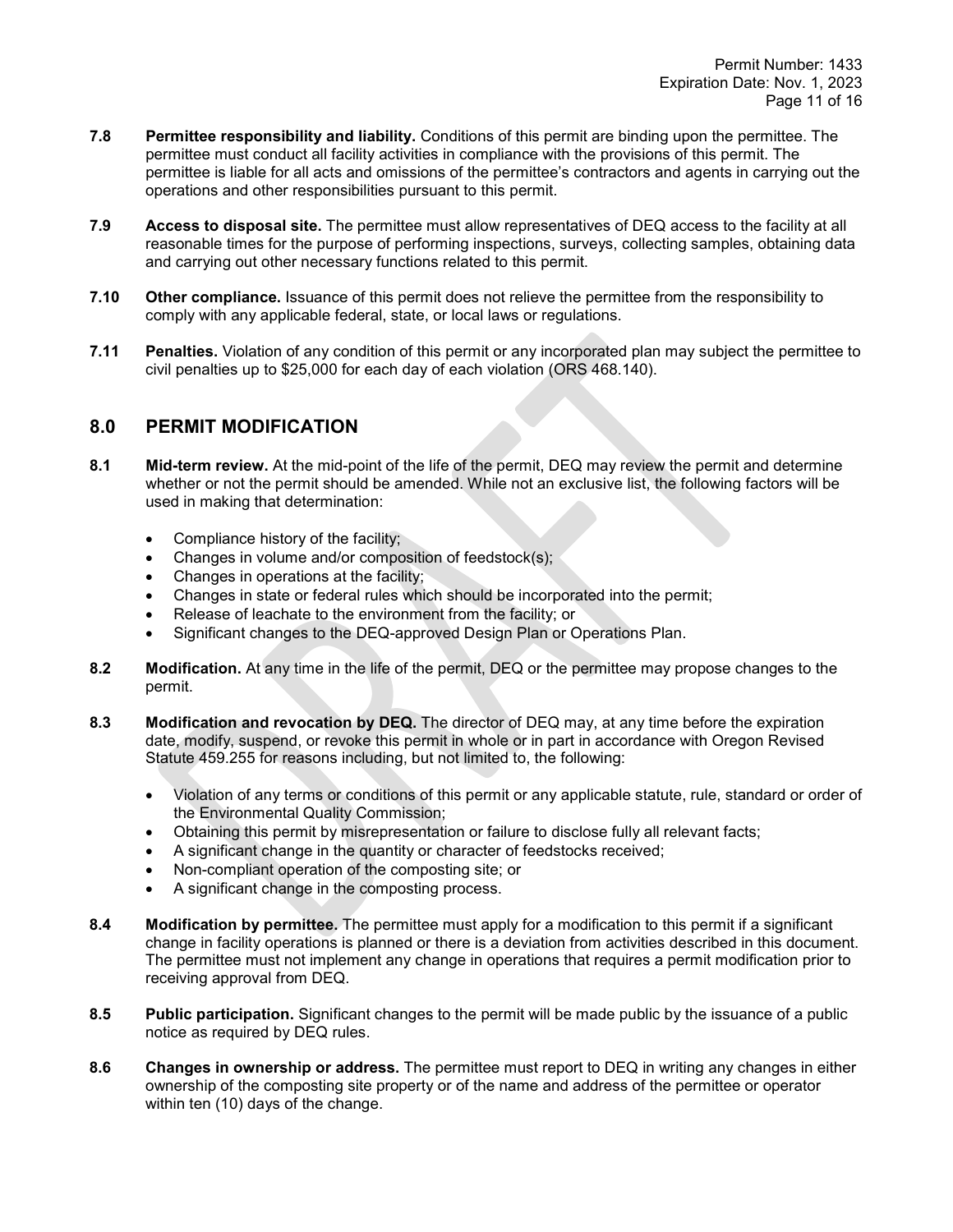### **9.0 SITE OPERATIONS**

- **9.1 Containers.** The permittee must clean all containers on-site, as needed to maintain a sanitary operating environment, and to prevent malodors, unsightliness, and attraction of vectors including insects.
- **9.2 Vehicles.** All composting vehicles and devices operated by the permittee, and using public roads, must be constructed, maintained, and operated so as to prevent leaking, shifting, or spilling of feedstocks and finished compost while in transit.
- **9.3 Litter control.** Litter that results from the composting facility operation must be controlled such that the entire composting facility and adjacent lands are maintained virtually free of litter at all times. Any debris from the facility must be retrieved and properly disposed of as soon as possible during the same operational day.
- **9.4 Air quality.** Dust and malodors must be controlled in accordance with the DEQ rules on air pollution.

According to OAR 340-208-0450 no person may cause or permit the emission of particulate matter larger than 250 microns in size at sufficient duration or quantity as to create an observable deposition upon the real property of another person when notified by DEQ that the deposition exists and must be controlled.

- **9.5 Drainage.** The permittee must divert surface drainage around or away from feedstock handling and grinding areas and active composting areas. The permittee must maintain surface water diversion ditches or structures in a serviceable condition and free of obstructions and debris at all times. Any significant damage must be reported to DEQ and repairs made as soon as possible.
- **9.6 Leachate prevention/ management.** The permittee must operate the facility in a manner that deters leachate production to the maximum extent practicable. Leachate must be collected, removed and managed in a manner approved by DEQ.
- **9.7 Oil & Hazardous Material Spill Response.** Any spill of oil or hazardous material must be cleaned up immediately as described in the facility Operations Plan. In addition to notifying the appropriate DEQ office, if the spill is of a reportable quantity the permittee must immediately report the spill to the Oregon Emergency Response System (OERS), at 1-800-452-0311.

Reportable quantities include:

- *Any* amount of oil spilled to waters of the state;
- Oil spills on land in excess of 42 gallons;
- 200 pounds (25 gallons) of pesticide residue; or
- Hazardous materials that are equal to, or greater than, the quantity listed in the Code of Federal Regulations, 40 CFR Part 302 (List of Hazardous Substances and Reportable Quantities), and amendments adopted before July 1, 2002. For a complete list of hazardous materials required to be reported, please refer to OAR 340-142-0050.
- **9.8 Public unloading area.** The area(s) used by the public for unloading of feedstocks must be clearly defined by signs, fences, barriers, or other devices.
- **9.9 Public Access.** Public access to the facility must be controlled, as necessary, to prevent unauthorized entry and dumping.
- **9.10 Legal control of property.** The permittee must maintain legal control of the composting site property, including maintaining a current permit, contract or agreement that allows the operation of the facility if the site is not owned by the permittee.
- **9.11 Fire protection.** Arrangements must be made with the local fire control agency to immediately acquire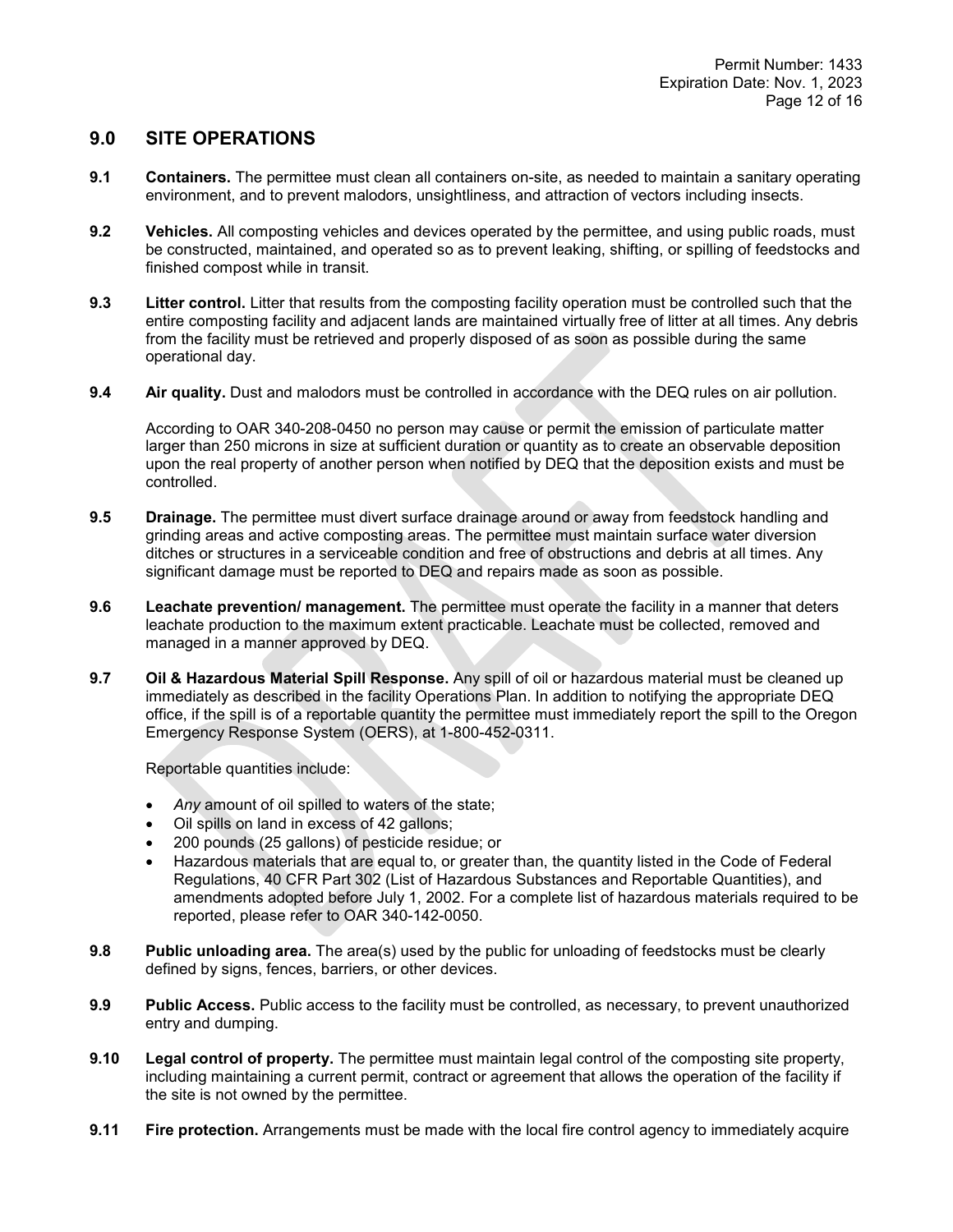their services when needed and adequate on-site fire control protection, as determined through the local fire control agency, must be provided. Fires must be immediately extinguished and reported to DEQ within 24 hours.

- **9.12 Signs.** The permittee must post signs at the facility which are clearly visible and legible, providing the following information: Name of composting facility, emergency telephone number, days and hours of operation, authorized and prohibited wastes, solid waste permit number, and operator's address.
- **9.13 Vector Control.** The permittee must provide rodent and insect control measures, as necessary, to prevent propagation, harborage or attraction of vectors including rodents, insects and birds.
- **9.14 Truck Covers.** The permittee must notify all incoming feedstock haulers that trucks must be covered or suitably cross-tied to prevent any load loss during transport, in conformance with OAR 340-093-0220.
- **9.15 Complaints.** The permittee must attempt to resolve all complaints it receives regarding facility operations by doing the following:
	- Contact the complainant within 24 hours to discuss the problem;
	- Keep a record of the complaint, name and phone number of the complainant (when possible), date complaint was received and date and description of facility response; and
	- Immediately initiate procedures at the facility, when possible, to resolve the problem identified by the complainant.

For odor, litter or dust complaints, the permittee must report to DEQ as soon as complaints are received at the facility from five (5) different businesses and/or individuals about a given event or if an odor event lasts longer than 24 hours without resolution or mitigation.

- **9.16 Permit display.** The permittee must display this permit, or a copy thereof, where operating personnel can readily refer to it.
- **9.17 Material pile height reduction.** The permittee must reduce and maintain all piles of yard debris feedstock, active compost, hog fuel and finished compost to a maximum height of 40 feet by December 31, 2018 and to a maximum height of 25 feet by April 30, 2019. The facility must submit a plan for DEQ approval to achieve a maximum pile height of 14 feet for active compost piles within 60 days of permit issuance. Once the plan is approved by DEQ, the permittee must reduce and maintain a pile height of 14 feet or less for active compost piles by June 30, 2020. The permittee is additionally required to meet all other applicable Oregon Fire Code requirements.
- **9.18 Cover for active compost piles.** Within 60 days of permit issuance, the permittee must apply a cover, such as porous overs and composted material, on all active compost piles for at least the first 15 days of composting. The permittee must describe in its operation plan how it will adequately maintain the cover. During the transition from static pile to ASP, the permittee will top all active compost piles with bio-cover.
- **9.19 Capture and treatment of odors form screening and transfer process.** The permittee must maintain an enclosure of the screening and conveyance system to capture the odors from the processing equipment. Captured air will be directed to a properly sized bio-filter with an irrigation system that is maintained to provide optimum filtering capability.
- **9.20 Aerated system.** The permittee must build and operate a continuous aeration system that provides adequate aeration to maintain a minimum oxygen level of **10%** in the active compost pile by June 30, 2020. Exhaust from the aerated system will be directed through a bio-filter or bio-cover system to ensure that, to the greatest extent possible, odors that are likely to cause adverse impacts outside of the facility boundaries are minimized.
- **9.21 Process Controls.** Monitor and record the following processing parameters referenced in OAR 340- 096-0090(6) at the frequency and location described below. Permittee must ensure that parameters are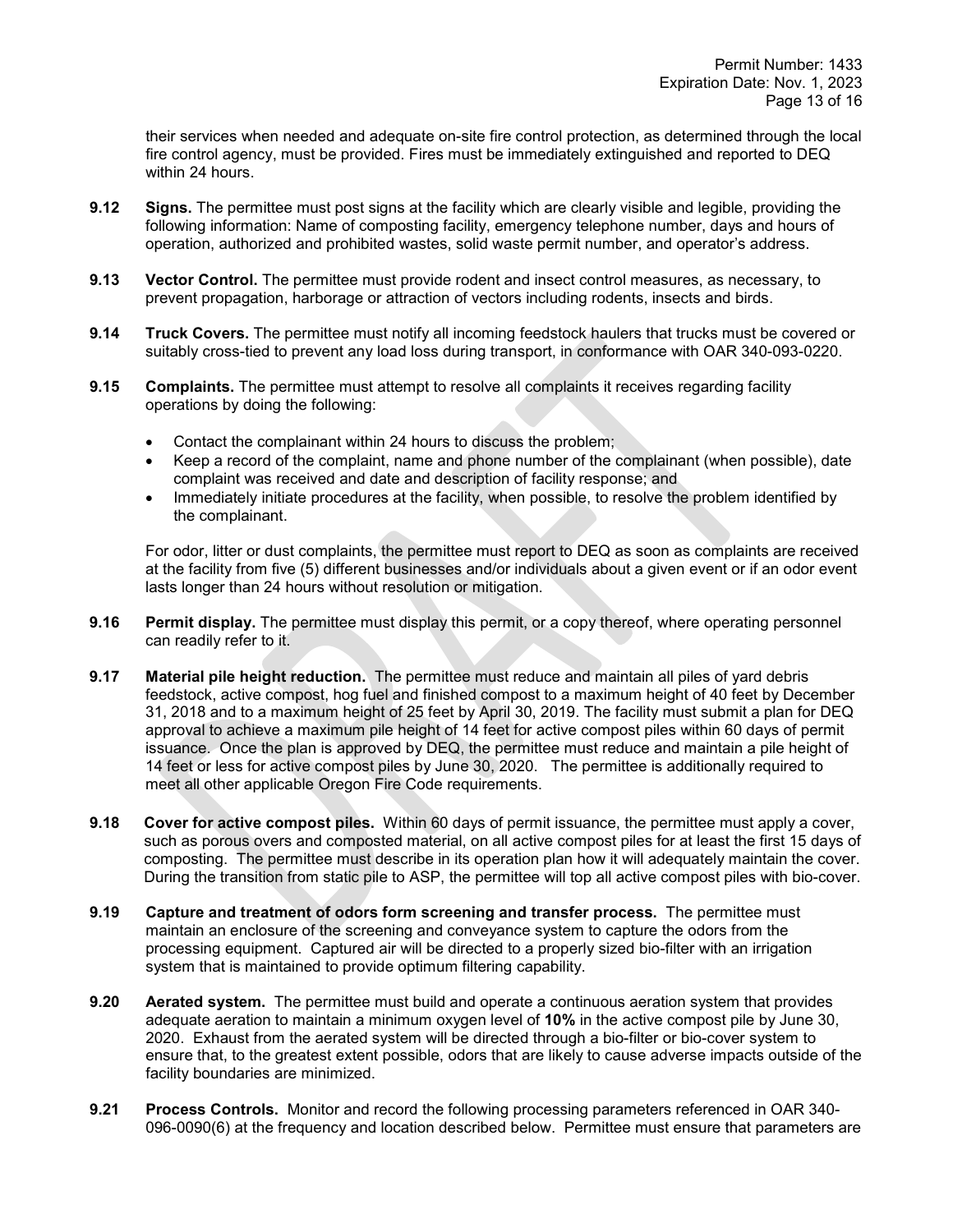within the range listed herein.

- 1) Prior to conversion to ASP system on June 30, 2020, the permittee must ensure that parameters are within the range listed herein:
	- a) Oxygen level: Monitor at locations that are representative of the active piles weekly. Oxygen level within the active pile must be between 5% - 21% to ensure aerobic decomposition of feedstocks is occurring. Record of oxygen levels within the active piles shall be kept onsite and available to DEQ upon request.
	- b) Temperature: Monitor at locations that are representative of the active piles weekly. Temperature within the active piles must maintain a temperature range between 120 F to 180 F. Record of temperature within the active pile shall be kept onsite and available to DEQ upon request.
	- c) Moisture content: Monitor at locations that are representative of the active piles weekly. Moisture content within the active piles must be between 40% - 60% to ensure aerobic decomposition of feedstocks is occurring. Record of moisture content within the active piles shall be kept onsite and available to DEQ upon request.
	- d) Retention time: Record active composting time for each compost batch. Record of compost times shall be kept onsite and available to DEQ upon request.
- 2) After conversion to ASP system on June 30, 2020, the permittee must ensure that parameters are within the range listed herein:
	- a) Oxygen level: Monitor at locations that are representative of the active piles daily. Oxygen level within the active pile must be between 10% - 21% to ensure aerobic decomposition of feedstocks is occurring. Record of oxygen levels within the active piles shall be kept onsite and available to DEQ upon request.
	- b) Temperature: Monitor at locations that are representative of the active piles daily. Temperature within the active piles must maintain a minimum temperature of 131 F for three days to achieve adequate human pathogen reduction. Record of temperature within the active pile shall be kept onsite and available to DEQ upon request.
	- c) Moisture content: Monitor at locations that are representative of the active piles weekly. Moisture content within the active piles must be between 40% - 60% to ensure aerobic decomposition of feedstocks is occurring. Record of moisture content within the active piles shall be kept onsite and available to DEQ upon request.
	- d) Retention time: Record active composting time for each compost batch. Record of compost times shall be kept onsite and available to DEQ upon request.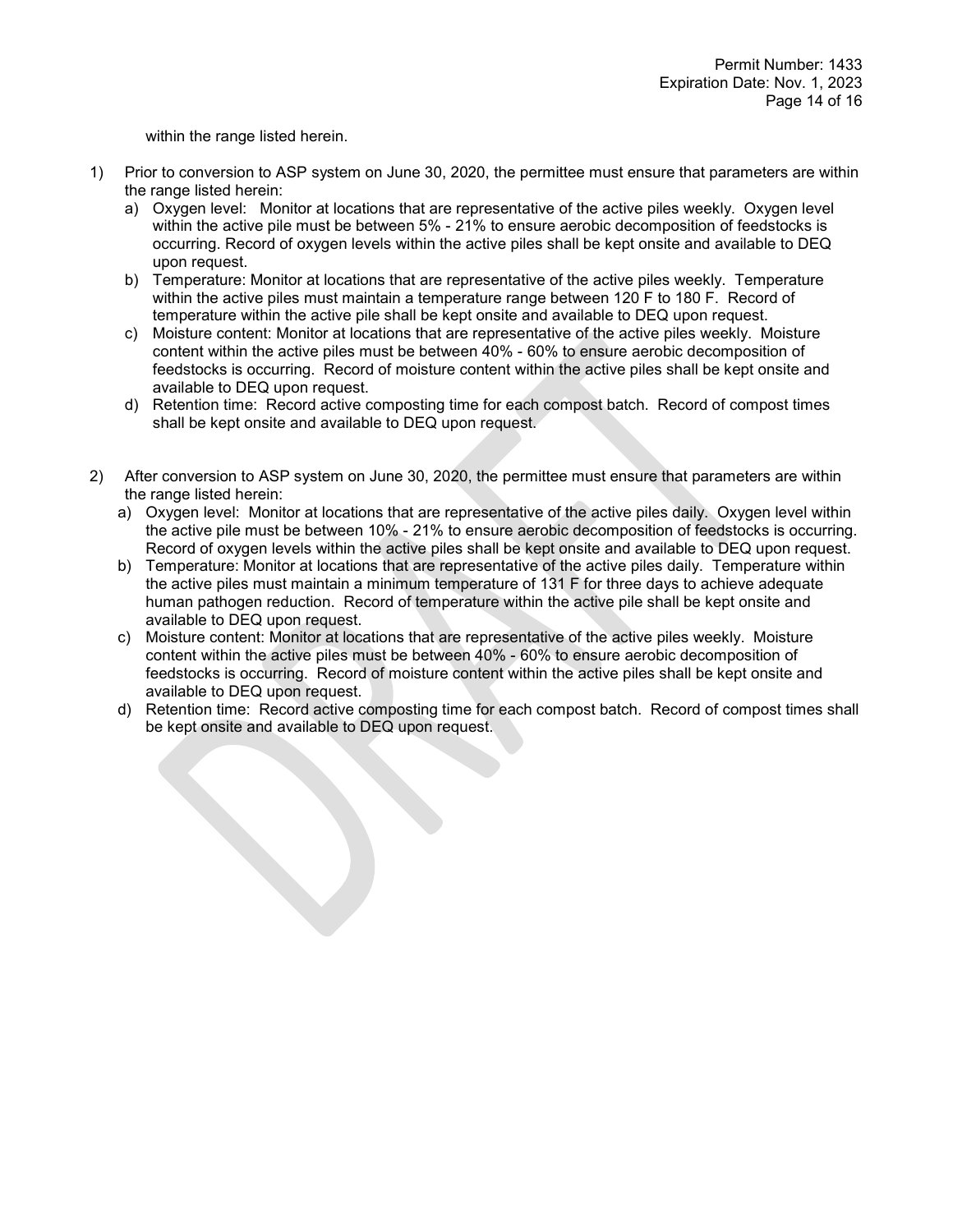# **COMPLIANCE SCHEDULE**

# **10.0 SUMMARY OF DUE DATES**

**10.1 Summary.** The following is a summary of event-driven reporting required by this permit. This section does not include routine reporting and submittals required by this permit.

| <b>DUE DATE</b>                                                                                                                                | <b>ACTIVITY</b>                                                                                                                                              | <b>SECTION IN THIS</b><br><b>PERMIT</b> |
|------------------------------------------------------------------------------------------------------------------------------------------------|--------------------------------------------------------------------------------------------------------------------------------------------------------------|-----------------------------------------|
| Prior to accepting any new waste type.                                                                                                         | Submit an updated operations plan and<br>obtain DEQ written approval.                                                                                        | Permit section 1.2                      |
| 60 days after issuance of the permit.                                                                                                          | Submit an updated Operations Plan and<br><b>Odor Minimization Plan</b>                                                                                       | Permit section 4.2                      |
| Six months prior to initiating any new<br>construction for leachate or stormwater<br>collection systems or groundwater<br>protective surfaces. | Submit design and construction plans<br>and receive written DEQ approval of<br>plans.                                                                        | Permit section 6.1                      |
| Prior to initiating construction.                                                                                                              | Submit construction documents, including<br>a Construction Quality Assurance Plan<br>and receive written DEQ approval.                                       | Permit section 6.3                      |
| Within 90 days after completion of any<br>major construction and prior to<br>accepting feedstock in new<br>construction.                       | <b>Submit Construction Certification Report</b><br>for acceptance.<br>Receive written DEQ approval of Report.                                                | Permit section 6.4                      |
| One year prior to closure.                                                                                                                     | Notify DEQ in writing.                                                                                                                                       |                                         |
| By July 31 of each year.                                                                                                                       | Submit 1200-Z NPDES stormwater<br>permit sampling results.                                                                                                   | Permit section 5.5                      |
| April 30, 2019                                                                                                                                 | Reduce and maintain all piles of yard<br>debris feedstock, active compost, hog<br>fuel and finished compost to a maximum<br>height of 25 feet.               | Permit section 9.17                     |
| 60 days after issuance of the permit                                                                                                           | Submit a plan for DEQ approval to<br>achieve a maximum pile height of 14 feet                                                                                | Permit section 9.17                     |
| June 30, 2020                                                                                                                                  | Reduce and maintain all active compost<br>piles to a maximum height of 14 feet                                                                               | Permit section 9.17                     |
| 60 days after issuance of the permit                                                                                                           | Apply and maintain a cover of active<br>compost piles                                                                                                        | Permit section 9.18                     |
| June 30, 2020                                                                                                                                  | Build and operate a continuous aeration<br>system that provides adequate aeration<br>to maintain a minimum oxygen level of<br>10% in the active compost pile | Permit section 9.20                     |